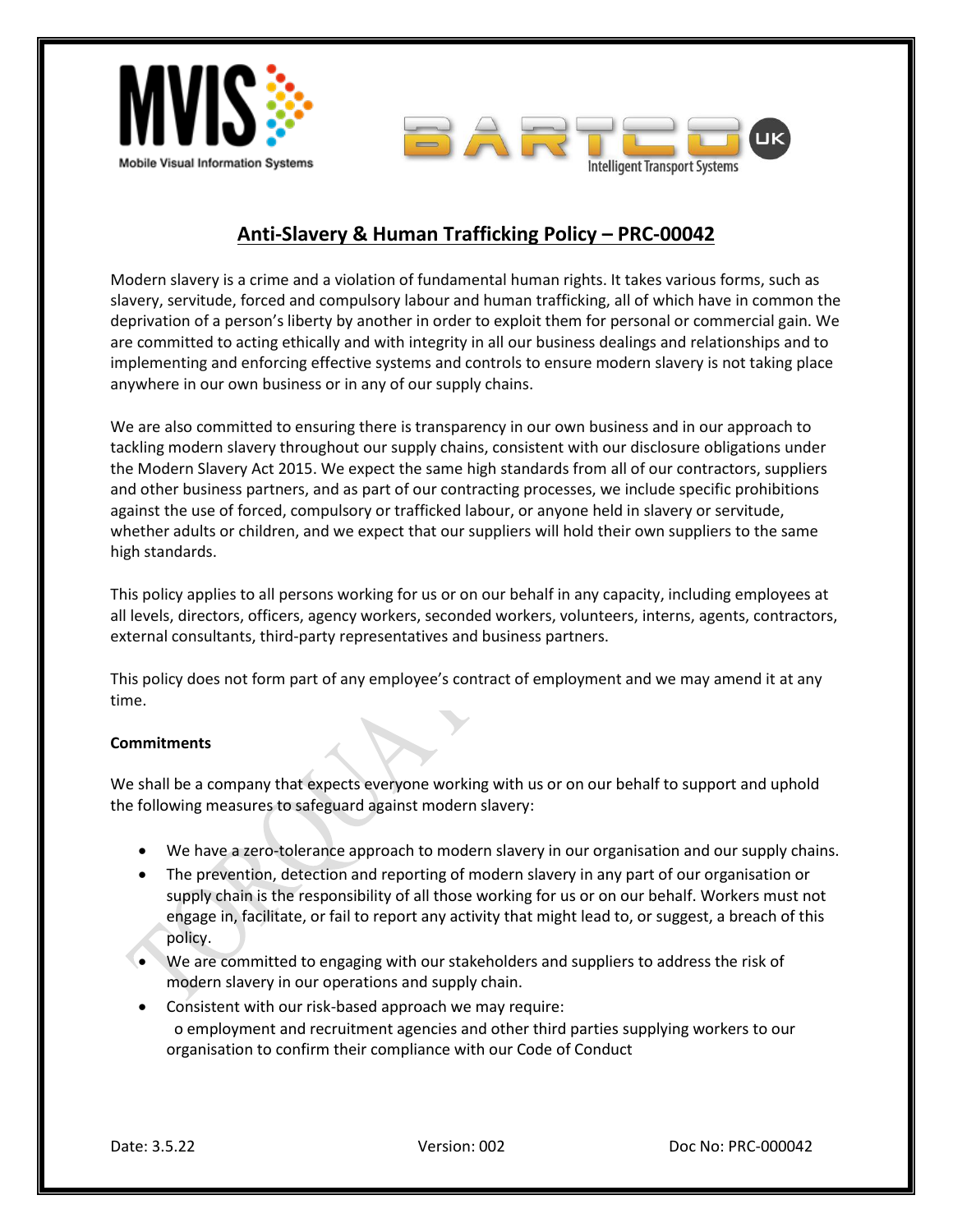



o Suppliers engaging workers through a third party to obtain that third parties' agreement to adhere to the Code

- As part of our ongoing risk assessment and due diligence processes, we will consider whether circumstances warrant us carrying out audits of suppliers for their compliance with our Code of Conduct.
- If we find that other individuals or organisations working on our behalf have breached this policy, we will ensure that we take appropriate action. This may range from considering the possibility of breaches being remediated and whether that might represent the best outcome for those individuals impacted by the breach to terminating such relationships.
- Maintain and updating polices in line with legislation and best practice.

### **Compliance**

You must ensure that you read, understand, and comply with this policy.

The prevention, detection and reporting of modern slavery in any part of our business or supply chains is the responsibility of all those working for us or under our control. You are required to avoid any activity that might lead to, or suggest, a breach of this policy.

You must notify your manager as soon as possible if you believe or suspect that a conflict with this policy has occurred or may occur in the future.

You are encouraged to raise concerns about any issue or suspicion of modern slavery in any parts of our business or supply chains of any supplier tier at the earliest possible stage.

If you believe or suspect a breach of this policy has occurred or that it may occur, you must notify your manager or report it in accordance with our Public Interest Disclosure Policy as soon as possible.

If you are unsure about whether a particular act, the treatment of workers more generally, or their working conditions within any tier of our supply chains constitutes any of the various forms of modern slavery, raise it with your manager.

We aim to encourage openness and will support anyone who raises genuine concerns in good faith under this policy, even if they turn out to be mistaken. We are committed to ensuring no one suffers any detrimental treatment as a result of reporting in good faith their suspicion that modern slavery of whatever form is or may be taking place in any part of our own business or in any of our supply chains. Detrimental treatment includes dismissal, disciplinary action, threats or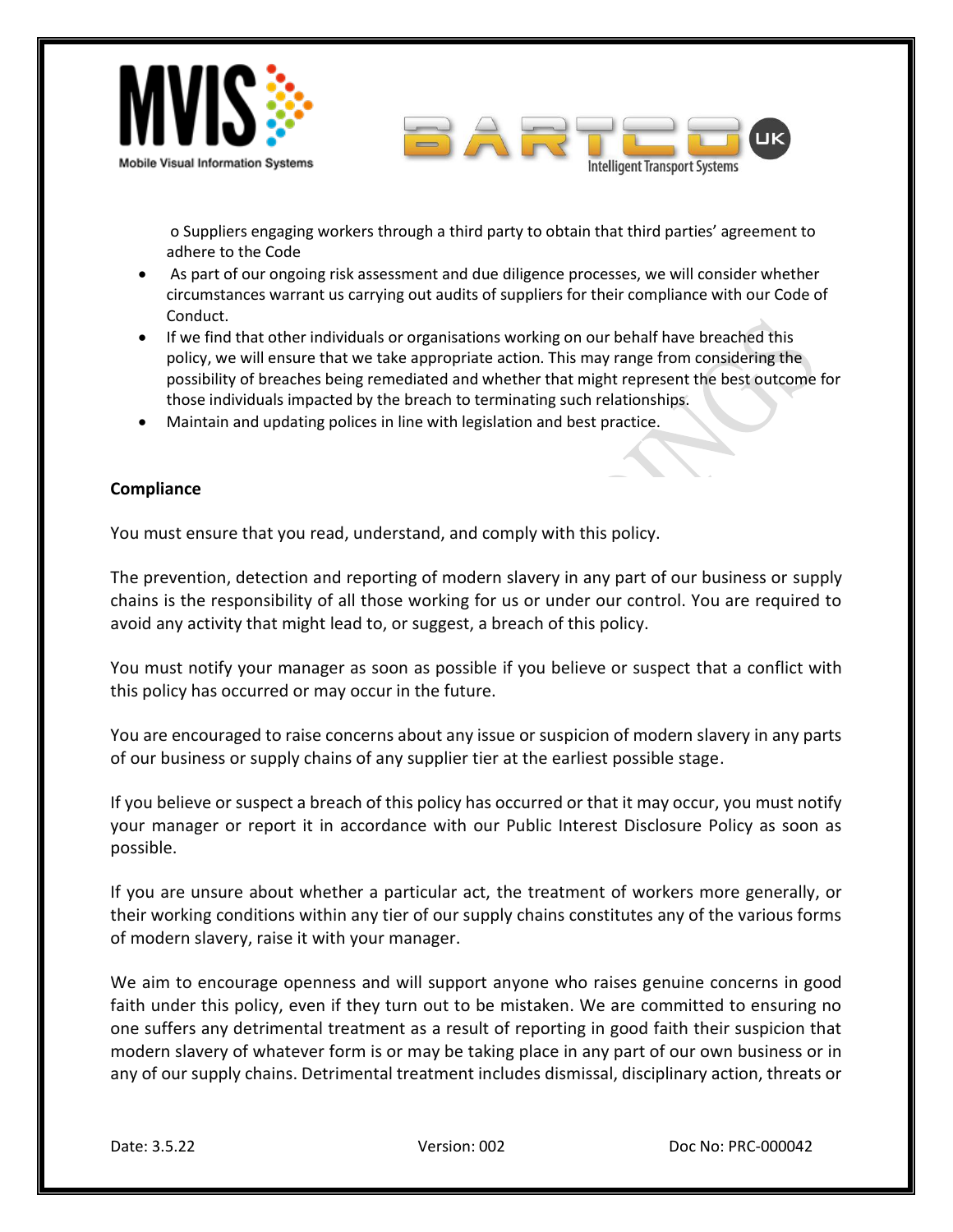



other unfavourable treatment connected with raising a concern. If you believe that you have suffered any such treatment, you should inform your manager immediately. If the matter is not remedied, and you are an employee, you should raise it formally.

### **Communication and awareness of this policy**

4.1 Training on this policy, and on the risk our business faces from modern slavery in its supply chains, forms part of the induction process for all individuals who work for us, and regular training will be provided as necessary.

4.2 Our commitment to addressing the issue of modern slavery in our business and supply chains must be communicated to all suppliers, contractors and business partners at the outset of our business relationship with them and reinforced as appropriate thereafter

## **Breaches of this policy**

5.1 Any employee who breaches this policy will face disciplinary action, which could result in dismissal for misconduct or gross misconduct.

5.2 We may terminate our relationship with other individuals and organisations working on our behalf if they breach this policy.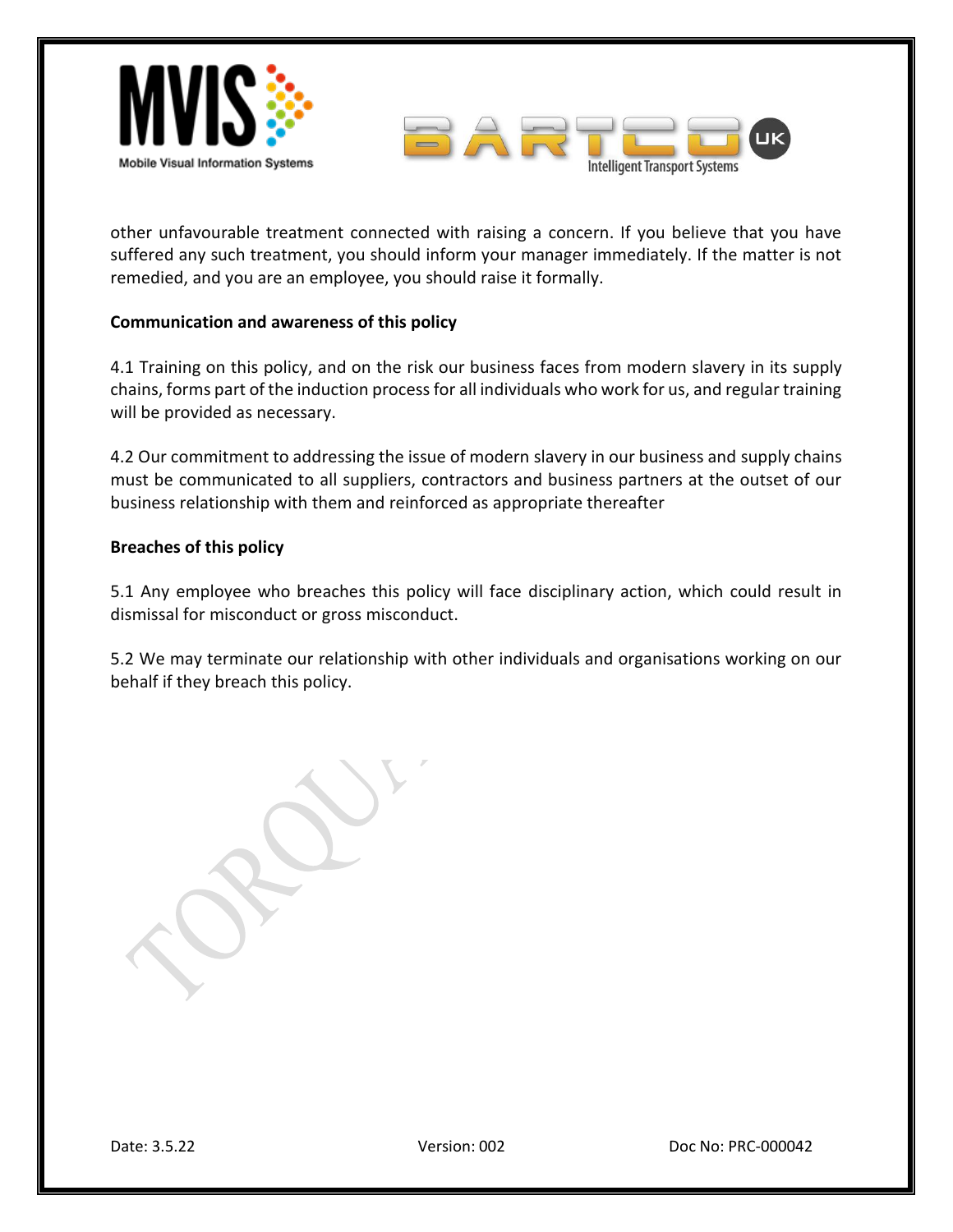

Date: 3.5.22 Version: 002 Doc No: PRC-000042